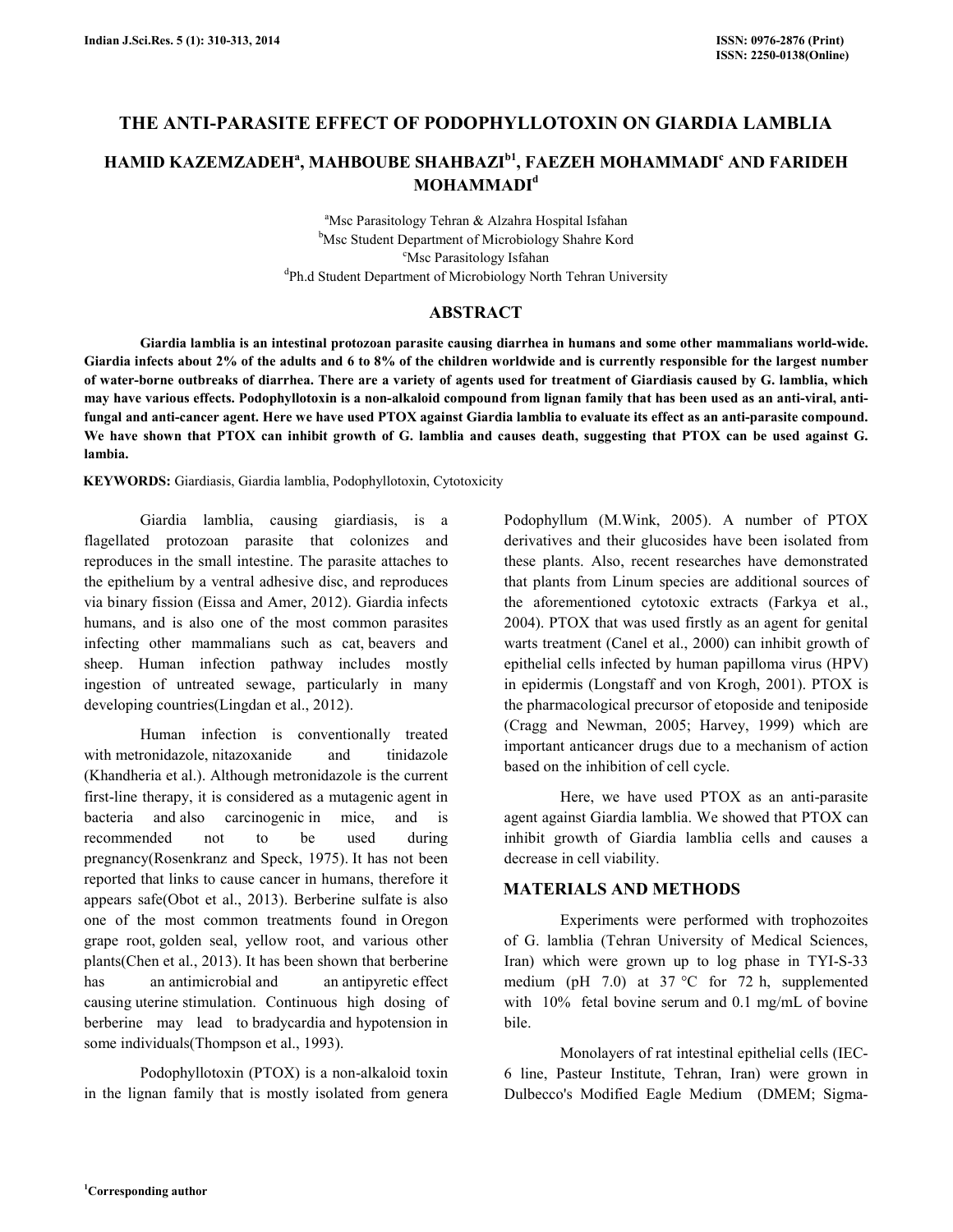Aldrich, USA) added to 10% fetal bovine serum and 1 U/mL of regular human insulin. IEC-6 cells were trypsinized, added to 24-well and 96-well plates (Nunc Inc., USA) at final concentrations of  $1 \times 10^5$  cells/mL and  $0.8 \times 10^4$  cells/mL, respectively, and maintained at 37 °C for 24 h in  $5\%$  CO<sub>2</sub> atmosphere.

#### In vitro Cytotoxicity

 In vitro susceptibility assays were performed using a subculture method. Briefly, Giardia lamblia (5  $\times$ 10<sup>4</sup>) trophozoites were incubated for 48 h at 37 °C in the presence of different concentrations (0-80 µg/ml) of PTOX in dimethyl sulfoxide (DMSO). Each test included emetine as positive a control (culture medium plus trophozoites and DMSO), and a blank (culture medium). After appropriate incubation, the trophozoites were detached and samples of each tube were subcultured in fresh medium for another 48 and 72 h, without antiprotozoal drugs or extracts. In the time dependent manner, PTOX with the concentration of 10µg/ml was added and the incubation was continued for 24, 48 and 72 h. After removal of the MTT dye solution, cells were treated with 100µl DMSO and the absorbance at 490 nm was quantified using ELISA reader. The cytotoxicity was measured by comparing with the control (treated with 0.1% DMSO). Cytotoxicity is calculated as the concentration of drug inhibiting cell growth by 50% (IC50). All experiments were conducted at least in triplicate.

#### Statistical analysis

 The result of cytotoxicity were analyzed with One way ANOVA followed with T-test was performed using Graphpad Prism 5.0 program and SPSS (SPSS, Chicago, IL, USA). A P-value  $\leq 0.05$  was considered significant and data were shown as mean  $\pm$  standard deviation (SD).

### RESULTS AND DISCUSSION

 Despite the recognition of G.lamblia clinical illness for the last 40 years, then early 5,000 people hospitalized with giardiasis annually in the United States, and the large number of infections worldwide, there have been few therapies for this infection.

 For treatment of Giardiasis, caused by G. lamblia, numerous agents have been used with different efficacy in both experimental and clinical works(Farthing, 1992) . A large number of chemotherapy agents and drugs including metronidazole, rifampin, bithionol and sodiumfusidate have been developed and showed in vitro cytotoxicity against Giardia lamblia(Rossignol, 2010). There are different classes of agents with different properties. The nitroimidazoles agents including metronidazole, trinidazole, ornidazole and secnidazole have been to treat G. lamblia infections (Leitsch et al., 2012). Metronidazole was used in clinic for treatment of Giardiasis(Argüello-García et al., 2009). In vitro assays have been performed on G.lamblia and showed that they were effective to kill G. lamblia parasite. Tinidazole and metronidazole have shown the greatest anti-parasite activity against G. lamblia(Busatti et al., 2013). There were also several agents used against G. lamblia but they are not effective. Metronidazole has shown some side effects, including headache, vertigo and nausea that could be severe for some patients(Dunn et al., 2010). Also, metronidazole is carcinogenic for rats at high doses. Moreover, it is mutagenic in bacteria but never shown in human(Corrêa et al., 2009).

 Lignans are a family of natural products that exist in many plants and are isolated from different species. PTOX as a featured member of this family has different biological properties but is mostly used for synthesis of more applicable derivatives such as etoposide and teniposide with less cytotoxicity(Zhang et al., 2014). Here, we have investigated the effect of PTOX on G. lamblia as an anti-parasite agent.

 To evaluate the IC50 of PTOX on Giardia cells, cytotoxicity was performed; increasing drug concentration and the cell viability were determined by MTT assay. Firstly, we have used different concentration of PTOX (0-80 µg/ml) for 24 h against G. lamblia parasites to determine IC50. Using MTT assay, 15 µg/ml doses was calculated as IC50, as shown in Figure 1. In time-dependent manner, 10µg/ml concentration was used and incubated against G. lamblia cells for 24, 48 and 72 h, compared with control cells. As figure 2 shows, increasing incubation time has led to decrease in cell viability of G. lamblia. The viable cells rate was significantly reduced from 55% at 24 h to 30% at 48 h and 20 % at 72 h, suggesting that PTOX functions by time leading to more cell death. According these results, we suggest that PTOX can be used as an anti-parasite agent against G. lambia.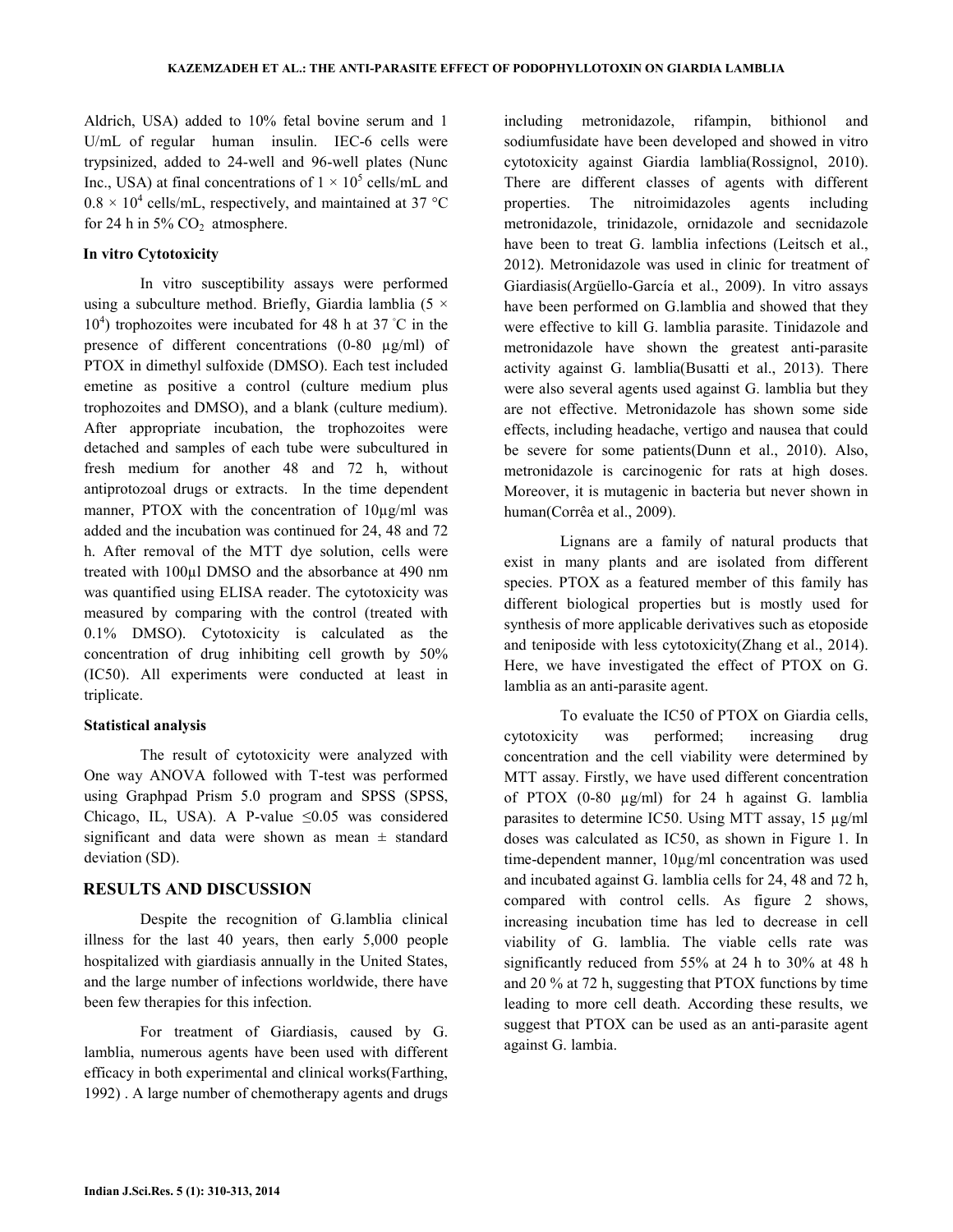#### **CONCLUSION**

 Giardiasis still poses critical challenges, including a definitive and efficient chemotherapy. The severe side effects and questionable activity in chronic phase and an increased resistance are the main difficulties in the clinical administration of current treatments. We have shown that PTOX is capable of inducing death of G. lamblia. Accordingly, we suggest that Giardiasis, caused by Giardia lamblia infection, can be treated by PTOX as an anti-parasite agent.

#### ACKNOWLEDGEMENT

 The authors would like to thank the Iran National Science Foundation for financial support.

Conflict of interest: None.



Figure1. Cytotoxicity effect of PTOX on Giardia lamblia. The IC50 was calculated for PTOX after 24 h treatment. Viability values were determined by a MTT assay in triplicate independent experiments (mean ±





Figure 2. Survival ratios of G. lamblia parasites treated with PTOX. The 80% confluence cell cultures were treated with 10 µg/ml of PTOX for different times. The effect of PTOX in reduction of survival ratio of G. lamblia is time dependent. At 48h after treatment more than 50% of cells die. Results

## represented means of three independent experiments by MTT assay

#### **REFERENCES**

- Argüello-García, R., Cruz-Soto, M., Romero-Montoya, L., Ortega-Pierres, G., 2009. In vitro resistance to 5-nitroimidazoles and benzimidazoles in Giardia duodenalis: Variability and variation in gene expression. Infection, Genetics and Evolution 9, 1057-1064.
- Busatti, H.G.N.O., Alves, R.J., Santana-Anjos, K.G., Gil, F.F., Cury, M.C., Vannier-Santos, M.A., Gomes, M.A., 2013. Effects of metronidazole analogues on Giardia lamblia: experimental infection and cell organization. Diagnostic Microbiology and Infectious Disease 75, 160-164.
- Canel, C., Moraes, R.M., Dayan, F.E., Ferreira, D., 2000. Podophyllotoxin. Phytochemistry 54, 115-120.
- Chen, G., Lu, F., Xu, L., Dong, H., Yi, P., Wang, F., Huang, Z., Zou, X., 2013. The anti-diabetic effects and pharmacokinetic profiles of berberine in mice treated with Jiao-Tai-Wan and its compatibility. Phytomedicine 20, 780-786.
- Corrêa, G., Vilela, R., Menna-Barreto, R.F.S., Midlej, V., Benchimol, M., 2009. Cell death induction in Giardia lamblia: Effect of beta-lapachone and starvation. Parasitology International 58, 424- 437.
- Cragg, G.M., Newman, D.J., 2005. Plants as a source of anti-cancer agents. Journal of Ethnopharmacology 100, 72-79.
- Dunn, L.A., Burgess, A.G., Krauer, K.G., Eckmann, L., Vanelle, P., Crozet, M.D., Gillin, F.D., Upcroft, P., Upcroft, J.A., 2010. A new-generation 5 nitroimidazole can induce highly metronidazoleresistant Giardia lamblia in vitro. International Journal of Antimicrobial Agents 36, 37-42.
- Eissa, M.M., Amer, E.I., 2012. Giardia lamblia: A new target for miltefosine. International Journal for Parasitology 42, 443-452.
- Farkya, S., Bisaria, V.S., Srivastava, A.K., 2004. Biotechnological aspects of the production of the anticancer drug podophyllotoxin. Appl Microbiol Biotechnol 65, 504-519.